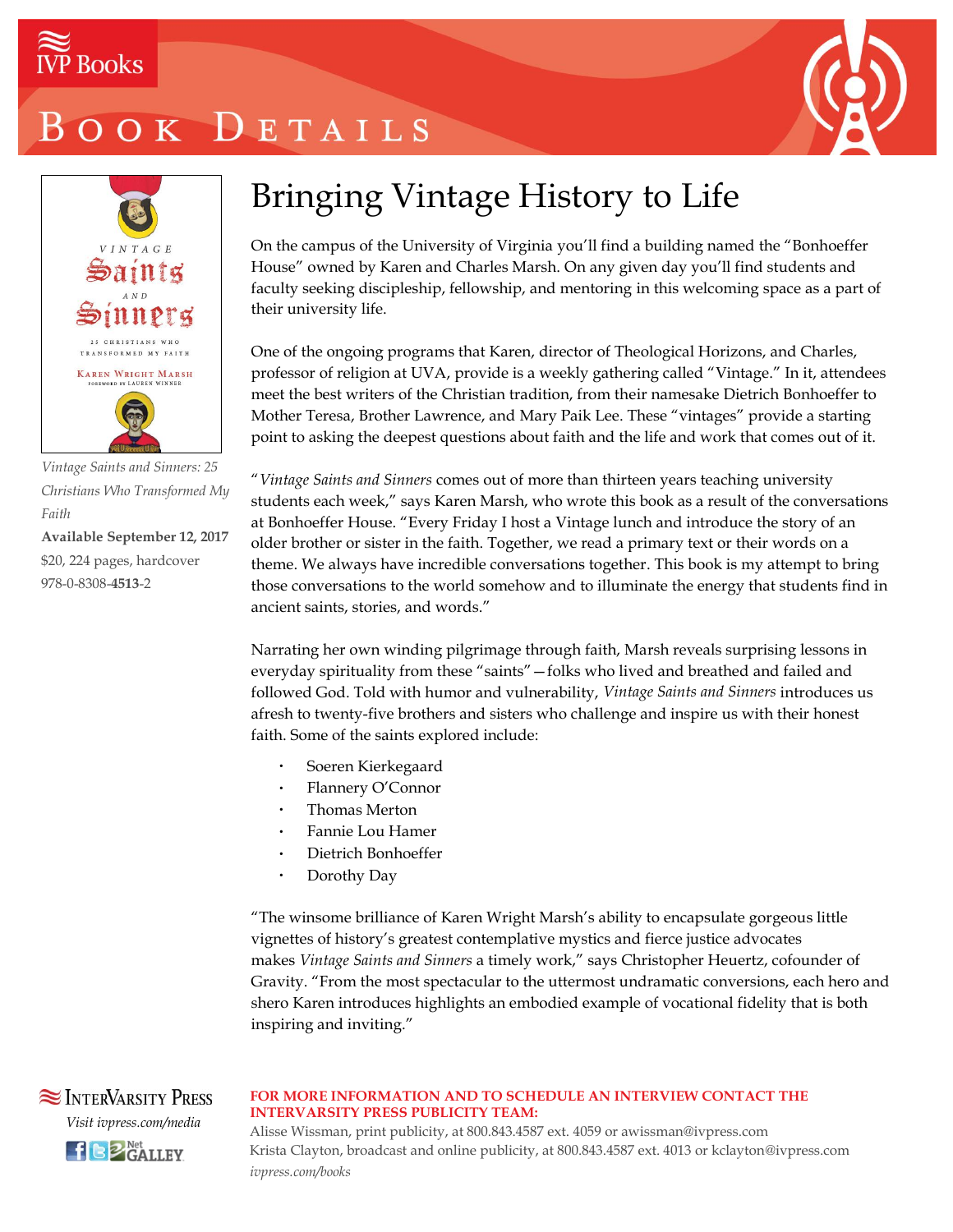



*Vintage Saints and Sinners: 25 Christians Who Transformed My Faith*

**Available September 12, 2017** \$20, 224 pages, hardcover 978-0-8308-**4513**-2

*"This page-turning pilgrimage journal offers readers way-bread from—and for—the fallible and glorious communion of quotidian saints."*

—**Susan R. Holman**, author of Beholden, winner of the 2016 Grawemeyer Award in Religion



### Starting "Trouble" with Dorothy Day

He stood at the corner of Falls Road and Cold Spring Lane every morning, holding that same battered cardboard sign: "Will Work For Food." With each passing day, my young sons became increasingly distressed; the man must be awfully hungry. Henry badgered, "Pick up that man! He can work with Daddy at the college!" "Yeah!" shouted Will, "That man can get paid to write his name—just like Daddy does!" Safely home, I packed up protein bars and water bottles and stashed them in the car, prepared to roll down my window and thrust a bag out to the man, just as the red light changed to green.

Publicly, I am reputed to be a caring person. I cook lunch for hordes of students, put on Bible studies and lectures, cheer on my husband and children. People unload their doubts, sorrows, and dreams because they find me unfailingly kind and sympathetic. But in reality, I'm shaky way up here on the superwoman pedestal. It's as if I'm teetering toward the edge when I hear a low voice in my ear whisper, "Do good, stay busy, but keep a safe distance." The sacrifices I make usually benefit people closest to me. Hardly heroic.

\* \* \* \* \*

Nobody triggers a guilt trip quite like Dorothy Day.

As a little girl, Dorothy was drawn to the saints of her Catholic tradition, those noble people who ministered to the sick and suffering. But something really bothered her. Why this determined energy toward softening the effects of evil? Why not change the social systems that caused the suffering? Some saints ministered to slaves, but why not do away with slavery itself? she asked.

Well, if gentle, pious Christians weren't going to actually change the world, then Dorothy would do it without them. After college she threw herself into progressive politics, marched with pacifists, and was arrested with suffragettes. She wrote for socialist newspapers. Among Marxists, pacifists, anarchists, and atheists in bohemian Greenwich Village, the activist life energized her. But after some time had passed, worn out by an affair with a married man, an abortion, and a failed marriage, Dorothy ended up out on a Staten Island beach, living in an unheated fisherman's shack with Forster Batterham, the man she loved. Forster was an honest, independent atheist who could never concede to the "empty form" of a legal marriage license. The couple wrote and worked and walked for miles each day, absorbing the brisk beauty of the world around them.

Dorothy felt the pull of the Spirit there; she wrote in her journal, "I am surprised that I am beginning to pray daily." But Forster was incensed by the very notion of religion, so Dorothy kept her prayers to herself. Out on the beach, Dorothy sang the "Te Deum," the ancient hymn of praise to God who fills the earth with glory. As she swept the cottage, she improvised devotions. She murmured the Lord's Prayer as she walked to the post office.

#### **FOR MORE INFORMATION AND TO SCHEDULE AN INTERVIEW CONTACT THE INTERVARSITY PRESS PUBLICITY TEAM:**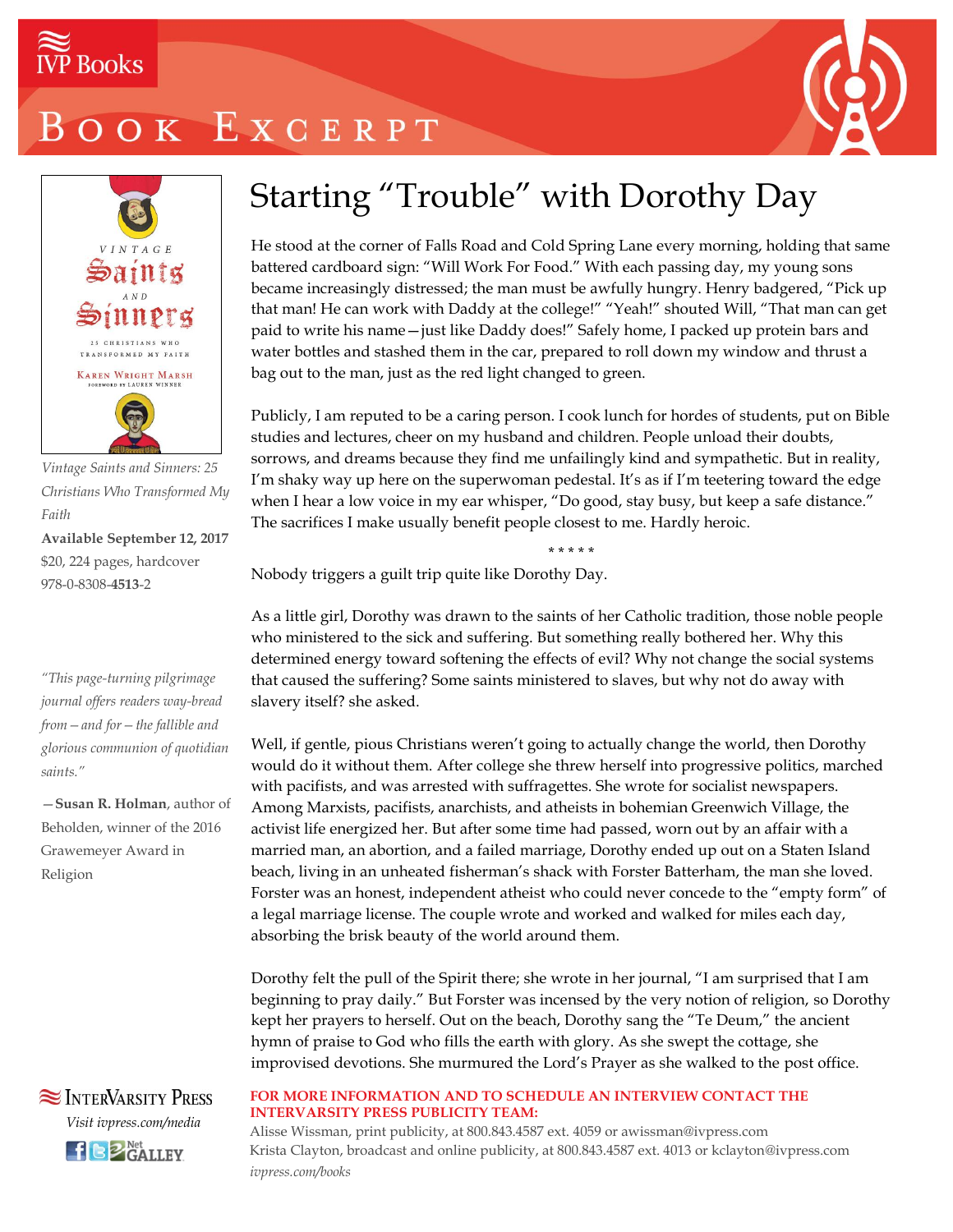

Marx's old phrase "Religion is the opiate of the people" interrupted Dorothy's thoughts, and yet praise of God came to her unbidden. She was praying out of simple, natural happiness. When she gave birth to a daughter she named Tamar, Dorothy's joy was complete. The final object of this love and gratitude, she knew, was God.

When I think of Dorothy Day the public crusader, I'm intimidated by her extreme acts of mercy. Here on the beach I meet a different woman, a young mother who walks along the water's edge, picking up shells to show her baby. This Dorothy is simply praying, praying with thanksgiving, praying with her eyes wide open to the sight of fishermen on the beach, to the sunset, the waves, the screaming, snowy gulls. I too have scooped up a child smelling of salt and felt pure gratitude. Perhaps I really have dismissed Dorothy too easily.

Dorothy knew that owning her spiritual transformation would cost her dearly, and indeed it did. When she had Tamar baptized and joined the church, the result was a searing split with her beloved partner. Dorothy agonized, worried that she'd become one of those Christian hypocrites. She wrote, "I felt I was betraying the class to which I belonged, the workers and the poor of the world, with whom Christ spent his life." Dorothy struggled to bring her newfound love for God together with her lifelong passion to transform society for the better. She longed for community. Then she encountered someone who would change her life.

Dorothy and Tamar had moved back to New York City, back to urban existence. There she met Peter Maurin, an older Frenchman in a tattered suit, pockets stuffed with books and papers. Peter was a vibrant Christian of an unfamiliar sort. He argued that the surest way to find God, to find the good, is through service to one's brothers and sisters. To love others is to love Christ, he said.

God brought Peter along to chart Dorothy's faith-filled purpose in the world. The city was crammed with desperate, unemployed people made homeless by the Great Depression. Where would they begin? Peter's plan was to start a newspaper and open up houses of hospitality and farming communes, relying on God to provide the funds. In their *Catholic Worker* penny newspapers, they wrote that Christ's self-sacrificing love made possible "a society where it is easier for people to be good."

Peter and Dorothy started the lay Catholic Worker Movement during a time of economic and human crisis, determined to live out Jesus' commandment to love their needy neighbors, quite literally, by sharing without imposing conditions or limits. Their gutsy personal charity was for real: they welcomed strangers, shared everything. The first Catholic Worker house of hospitality started a whole movement, sustained to this day, a Christian witness of nonviolence, voluntary poverty, prayer, and inclusion.

With her enduring passion for reform, Dorothy combined works of mercy and a daring brand of "political holiness." Direct action along the path of justice and peace was a way of

#### **FOR MORE INFORMATION AND TO SCHEDULE AN INTERVIEW CONTACT THE INTERVARSITY PRESS PUBLICITY TEAM:**

Alisse Wissman, print publicity, at 800.843.4587 ext. 4059 or awissman@ivpress.com Krista Clayton, broadcast and online publicity, at 800.843.4587 ext. 4013 or kclayton@ivpress.com *ivpress.com/books*

*"Sit down and pour yourself a glass of Karen Wright Marsh's* Vintage Saints and Sinners*. At first sip, you are transported into delightful stories of Christians past. As you drink more deeply,* Vintage Saints and Sinners *engages difficult issues of faith, doubts and loves, wisdom, and the practice of justice in the world. This is a gracious book full of charming prose and profound truths with just the right complexity of spiritual insight for everyday life. Taste and see!"*

—**Diana Butler Bass**, author of *Grounded: Finding God in the World—A Spiritual Revolution*

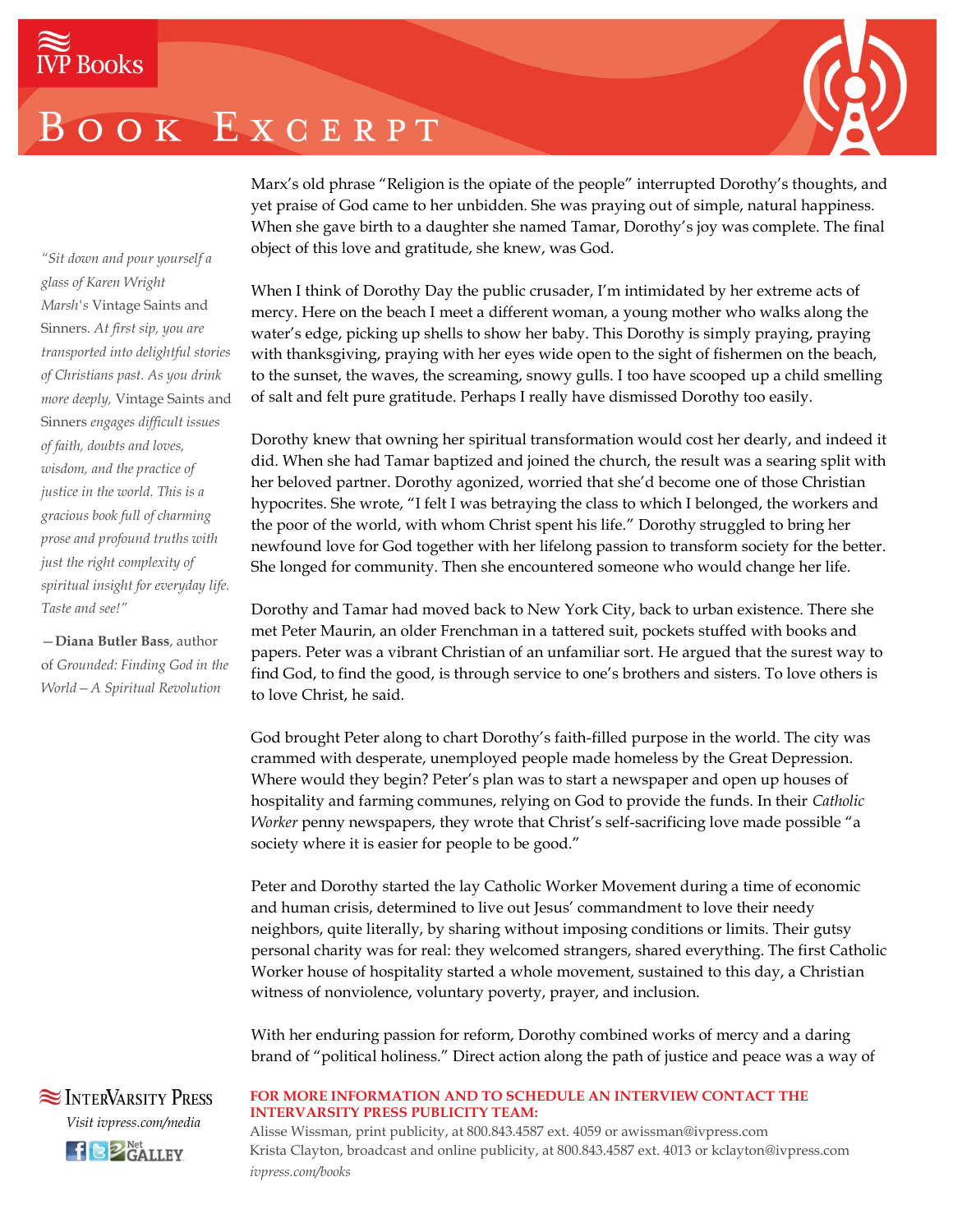

serving Jesus, so she began each morning in church and then hit the streets. Dorothy's radical generosity blew people away; they just didn't know how to reconcile her piety and politics.

When I picture Dorothy, I envision her sitting at a typewriter in a hand-me-down dress. I've seen her in black and white photographs: Facing down a policeman, brandishing a sign of protest. Ladling soup into bowls as hungry men wait patiently. Coming out of jail, age seventy-five. Standing in front of a microphone addressing protesters. Serious, intent, determined. This is the Dorothy tracked by the FBI, condemned by President Herbert Hoover as a threat to national security. She's the public troublemaker who disturbs complacency.

The human, more colorful Dorothy comes through in her confessional writings. Yes, she admits, it really *is* raving lunacy to give up your own bed, food, and hospitality to any old stranger in need. But that needy person hasn't arrived to simply remind you of Christ. No, in "plain and simple and stupendous fact," your guest *is*, quite literally, Jesus. The Bible shows how ordinary people like Lazarus, Mary, and Martha welcomed Jesus and so can you; there's no excuse. Christ is all around you, meeting you in friends and outsiders. The glass of water you give to a beggar is given to him.

Dorothy insists that in the end we will be judged by our acts of mercy, so heaven hinges on the way we act toward Jesus in his frail, ordinary human form. So long as families still need bread, clothing, shelter, Dorothy says, "we must keep repeating these things. Eternal life begins now." So don't point to some distant dream of glowing redemption—let's make life *today* look more like heaven. Get out there and make a difference in Jesus' name.

So what will I do? I can point toward the enormity of boundless human need. I may hide behind the excuse that my gestures are doomed to failure. I even complain about the ingratitude I receive in exchange for the good that I do. Dorothy doesn't let me off the hook. She declares that my actions are measured by love, not by success. She assures me that God will repay me—eventually. If you love Jesus, then choosing to serve is simple. "Don't call me a saint!" she remarks, "I don't want to be dismissed that easily." She is unflappable.

\* \* \* \* \*

Jesus himself has told me that I can rely on God to provide for all of my needs. Dorothy constantly reminds me of this promise—and pushes me to act as if it's actually true. Dorothy both attracts and repels me, that loving, troublemaking follower of Jesus who lived what she believed. She's a saint who won't be easily dismissed.

—*Adapted from "Dorothy Day: Start Some Trouble"*



#### **FOR MORE INFORMATION AND TO SCHEDULE AN INTERVIEW CONTACT THE INTERVARSITY PRESS PUBLICITY TEAM:**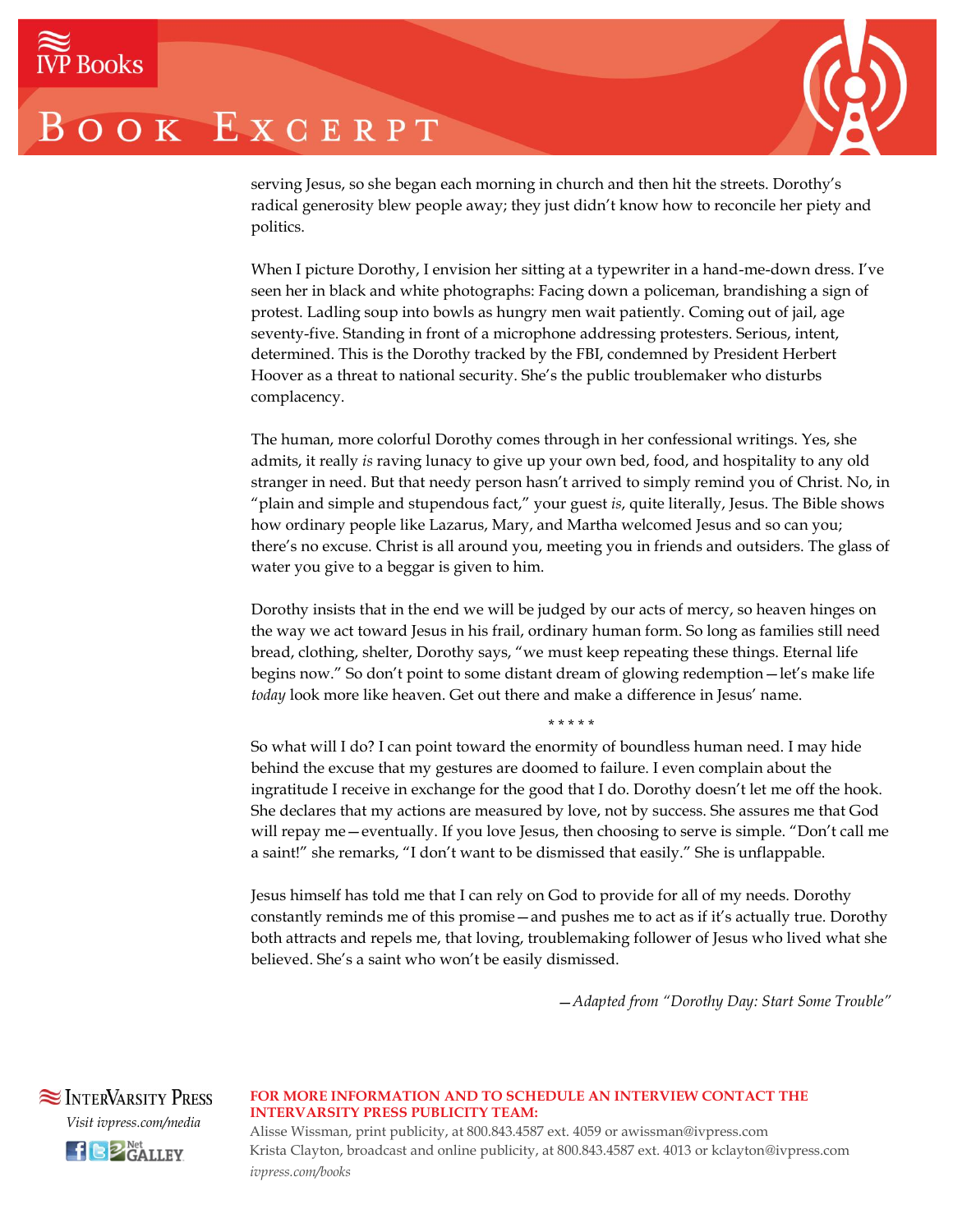



*Vintage Saints and Sinners: 25 Christians Who Transformed My Faith*

**Available September 12, 2017** \$20, 224 pages, hardcover 978-0-8308-**4513**-2

### Be the Beloved: Reflecting on Nouwen

No doubt about it: Thomas Jefferson was the kind of energetic, overachieving leader Americans love. I clamber through the brilliant late-autumn forest as if by command of the master of the mountain, hiking up what's been called the "steep, savage hill." At the summit, the shaded path opens onto a wide lawn and there, above the clouds, stands his neoclassical mansion, Monticello. As a man, Jefferson is an icon of upward mobility: the intelligent and ambitious patriot who transformed the young country and established the University of Virginia.

But given my choice of public intellectuals, I'll take Henri J. M. Nouwen over Thomas Jefferson any day. As a well-loved religion professor at Harvard and Yale, Henri packed out the university halls. On one occasion, so many people sat on the floor and crowded into the hallway that Henri promised an encore lecture to anyone who would give up their seat. The volunteers who left and returned the following night found the auditorium filled to capacity all over again. Clearly, this Henri guy was no ordinary highbrow.

The first time I read Henri, I felt the difference for myself. The subtitle of his book prompted me to pick it up: *A Journey Through Anguish to Freedom*. There for all to read was the revered teacher's secret journal, a raw account of his depression, his questions, his disappointments. I could hardly believe how bravely Henri laid bare his life. Though the pain nearly destroyed him, Henri wrote later, all of his agony would become "like fertile ground for greater trust, stronger hope, and deeper love." I could learn something from this scholar.

\* \* \* \* \*

As a little boy, Henri survived the trauma of Holland's Nazi occupation. Wartime privation and chronic anxiety left him with a spiritual craving too: a hunger for Jesus. He channeled his deep restiveness to pursue the priesthood, graduate studies in modern psychology, and an academic career. Even as he advanced through the ranks of elite academic institutions, Henri was never content to just *talk* about God. He warned that words, lectures, books, and programs about the spiritual life get in the way of the Spirit itself. Henri brought both his soul and his intellect into the classroom, longing to communicate the living presence of Christ to his students.

As erudite as he was, Henri wrote his many books in a simple, pastoral style. He is open about his struggles to answer the lifelong question, "Who am I?" Henri gets me. He knows that I buy into the inner voice of ambition that says, "I am what I accomplish," "I am what others think of me," and "I am what I have." So long as my sense of self depends on external things, my mental energy is spent just staying above the line, on keeping it together. I'm at the mercy of others who tell me how I'm doing, but this is not a safe place to be.

Jefferson was the poster child for overachievers: architect, philosopher, scholar, lawyer,

**SEX INTERVARSITY PRESS** *Visit ivpress.com/media*  $H \bigotimes_{GALLEY}^{Net}$ 

#### **FOR MORE INFORMATION AND TO SCHEDULE AN INTERVIEW CONTACT THE INTERVARSITY PRESS PUBLICITY TEAM:**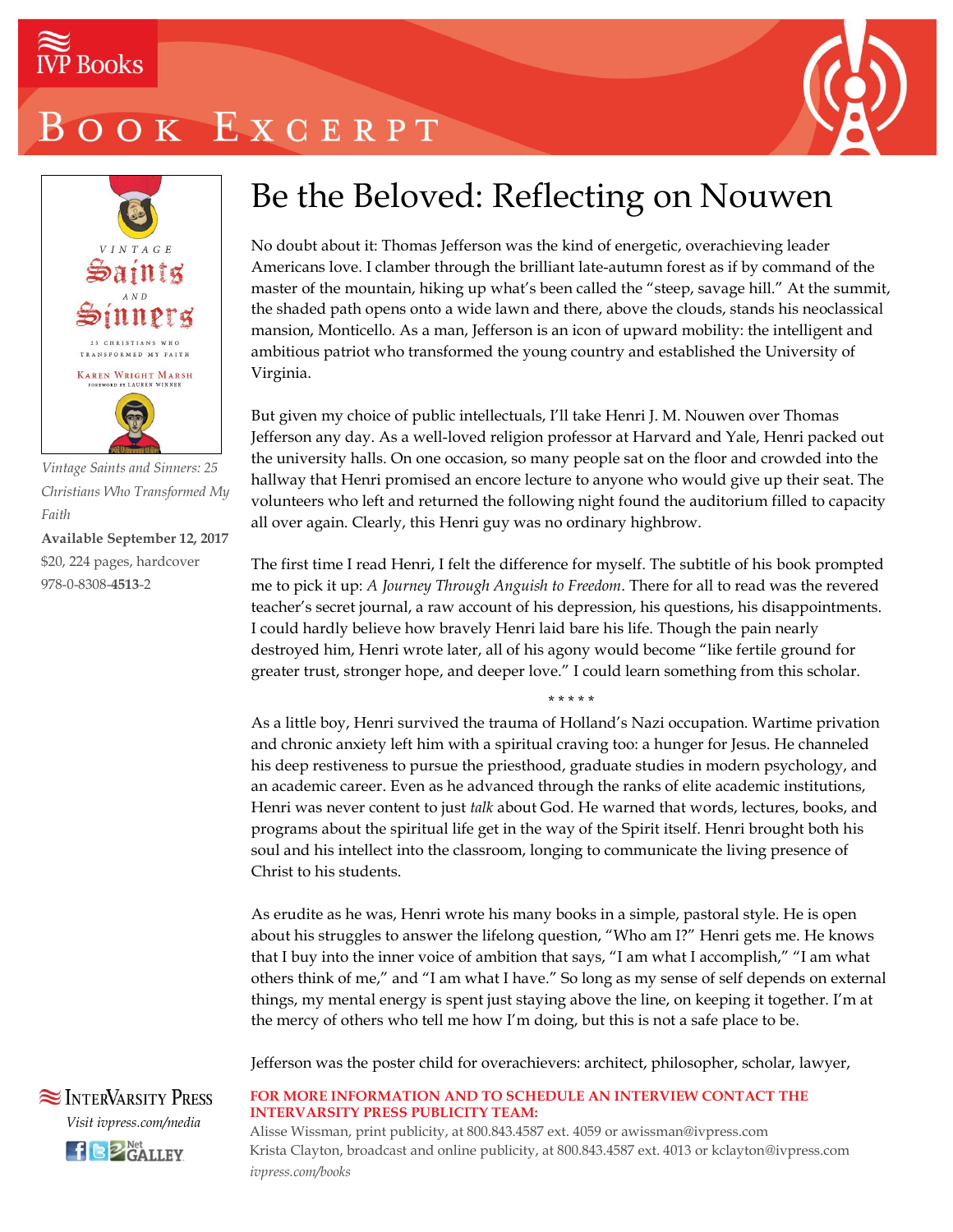# **IVP** Books

### BOOK EXCERPT





**Karen Wright Marsh** is executive director and cofounder of Theological Horizons, a student-centered ministry that advances theological scholarship at the intersection of faith, thought, and life. She holds degrees in philosophy and linguistics from Wheaton College and the University of Virginia. Since its founding in 1991, Karen has served Theological Horizons by leading the staff, directing daily programs, writing resources and curriculum, teaching weekly classes, speaking at retreats and campus ministries, and mentoring students in the Horizons Fellows Program. She lives at the Bonhoeffer House in Charlottesville, Virginia, with her husband, Charles Marsh, and their three children.



author of the Declaration of Independence, and, oh yeah, president*.* He bragged that over the course of fifty years the sun had never caught him in bed; he rose as soon as he could see the hands of the mantel clock mounted at the foot of his bed. After all, he's the man who said, "Determine never to be idle. It is wonderful how much may be done if we are always doing." I'd wager that Jefferson's "pursuit of happiness" was not for slackers.

Henri was a doer too. He was adored by readers all over the world and revered by his Ivy League students. He published a book every year and was in constant demand to lecture, counsel, travel, pastor, and visit friends. Henri received quite a bit of affirmation. Yet there was another side to him—an anxious man with a "habitual, almost neurotic need to be needed." Private grief over his homosexuality and the loneliness of a celibate life troubled him deeply.

Throughout his life, Henri was caught up in a cycle of long, hectic days of teaching and service, followed by periods of nervous exhaustion, depression, and insomnia. He knew what it meant to wonder, "If the people who so admire me could know me in my innermost self, would they still love me?" Henri's pursuit of significance nearly killed him.

Into our universal struggle for success, love, and security, Henri inserts one central, countercultural Christian declaration: "At the core of my faith belongs the conviction that we are the beloved sons and daughters of God." He takes this startling truth from Jesus, that same Jesus who heard God's words spoken over him at his Jordan River baptism: *You are my beloved Child and my favor rests on you*.

Henri struggled to follow his own advice: stay home and pray. Settle in to your own belovedness. The central spiritual task, for Henri and you and me, is to grasp the truth of our belovedness and then live a life grounded in that deep realization. "That's not very easy," Henri admits. "In fact, most of us fail constantly to claim the truth of who we are." I agree with Henri on this one. I'm distracted by the painful awareness of my faults, my weaknesses, my inadequacies; all the things I'm not. I've heard about God's unconditional love for me but still I contradict the sacred voice that calls me by name: the beloved.

Henri changed his life. He chose to follow a radically different path: the way of downward mobility. The brilliant professor left Harvard at the peak of his academic career. He walked away from professional security and moved to L'Arche ("the Ark"), an organization founded by the Catholic philosopher Jean Vanier. At L'Arche, people living with intellectual disabilities and those who come to help them share daily life together as equal members.

Newly arrived, Henri took on the job of direct-care assistant to Adam Arnett, a young member who could not move by himself or even speak. Scholarly credentials surely meant nothing to Adam, who would never read a word of Nouwen's books. Henri had stepped into a wholly different world. Far from the elite university, with its academic intensity and

#### **FOR MORE INFORMATION AND TO SCHEDULE AN INTERVIEW CONTACT THE INTERVARSITY PRESS PUBLICITY TEAM:**